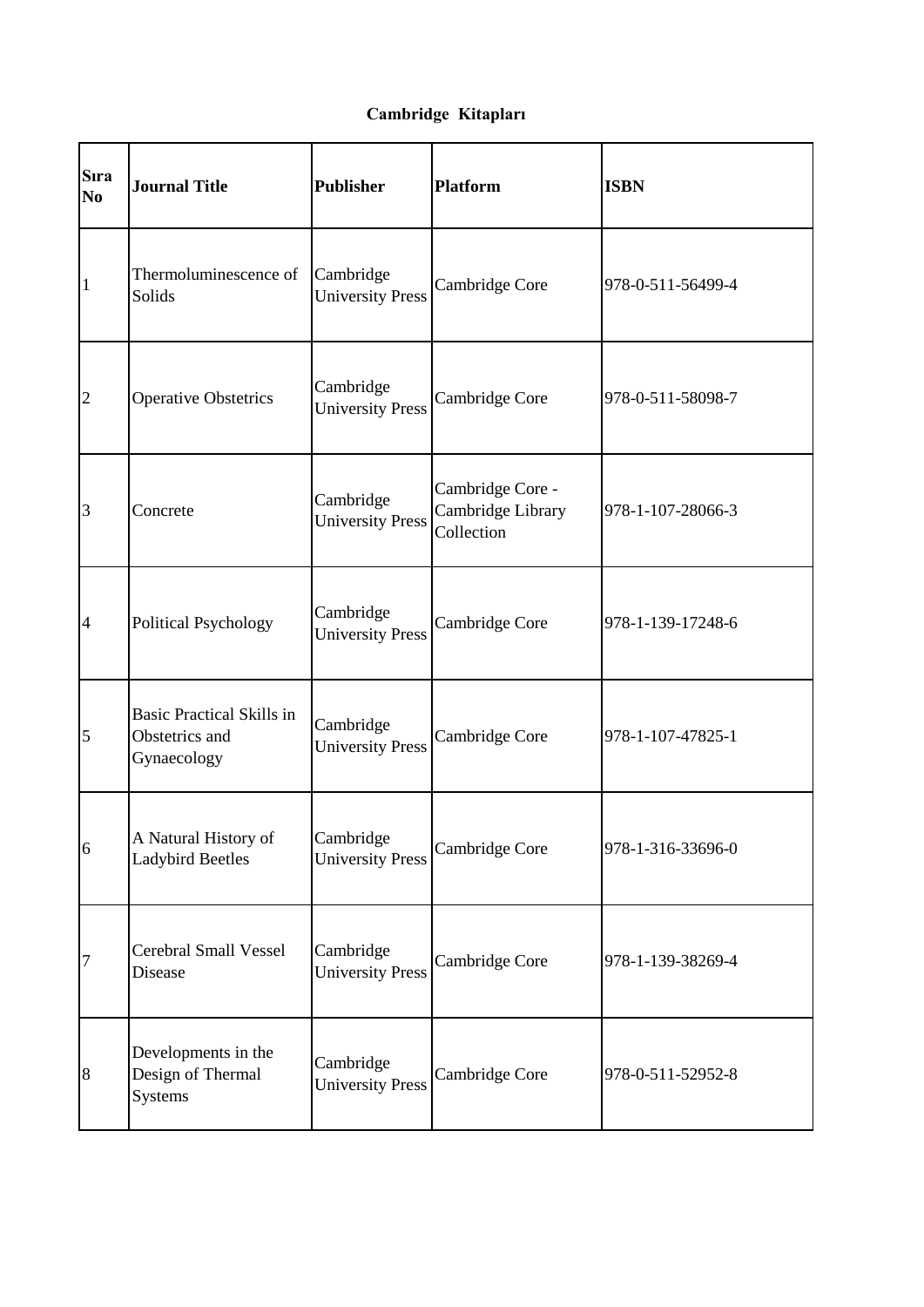| 9  | Drugs and Rights                                       | Cambridge<br><b>University Press</b> | Cambridge Core                                           | 978-1-139-17257-8 |
|----|--------------------------------------------------------|--------------------------------------|----------------------------------------------------------|-------------------|
| 10 | Learning Vocabulary in<br><b>Another Language</b>      | Cambridge<br><b>University Press</b> | Cambridge Core                                           | 978-1-139-52475-9 |
| 11 | Methodology in<br>Language Teaching                    | Cambridge<br><b>University Press</b> | Cambridge Core                                           | 978-0-511-66719-0 |
| 12 | Ecology of Industrial<br>Pollution                     | Cambridge<br><b>University Press</b> | Cambridge Core                                           | 978-0-511-80556-1 |
| 13 | <b>Families Across Cultures</b>                        | Cambridge<br><b>University Press</b> | Cambridge Core                                           | 978-0-511-48982-2 |
| 14 | Slavery and Society at<br>Rome                         | Cambridge<br><b>University Press</b> | Cambridge Core                                           | 978-0-511-81538-6 |
| 15 | Tax Fairness and Folk<br>Justice                       | Cambridge<br><b>University Press</b> | Cambridge Core                                           | 978-1-139-02691-8 |
| 16 | Understanding Expertise Cambridge<br>in Teaching       | <b>University Press</b>              | Cambridge Core                                           | 978-1-139-52469-8 |
| 17 | <b>Atlas of Gross</b><br>Neuropathology                | Cambridge<br><b>University Press</b> | Cambridge Core                                           | 978-1-139-68078-3 |
| 18 | The Cambridge<br>Handbook of Personal<br>Relationships | Cambridge<br><b>University Press</b> | Cambridge Core -<br>Cambridge Handbooks<br>of Psychology | 978-0-511-60663-2 |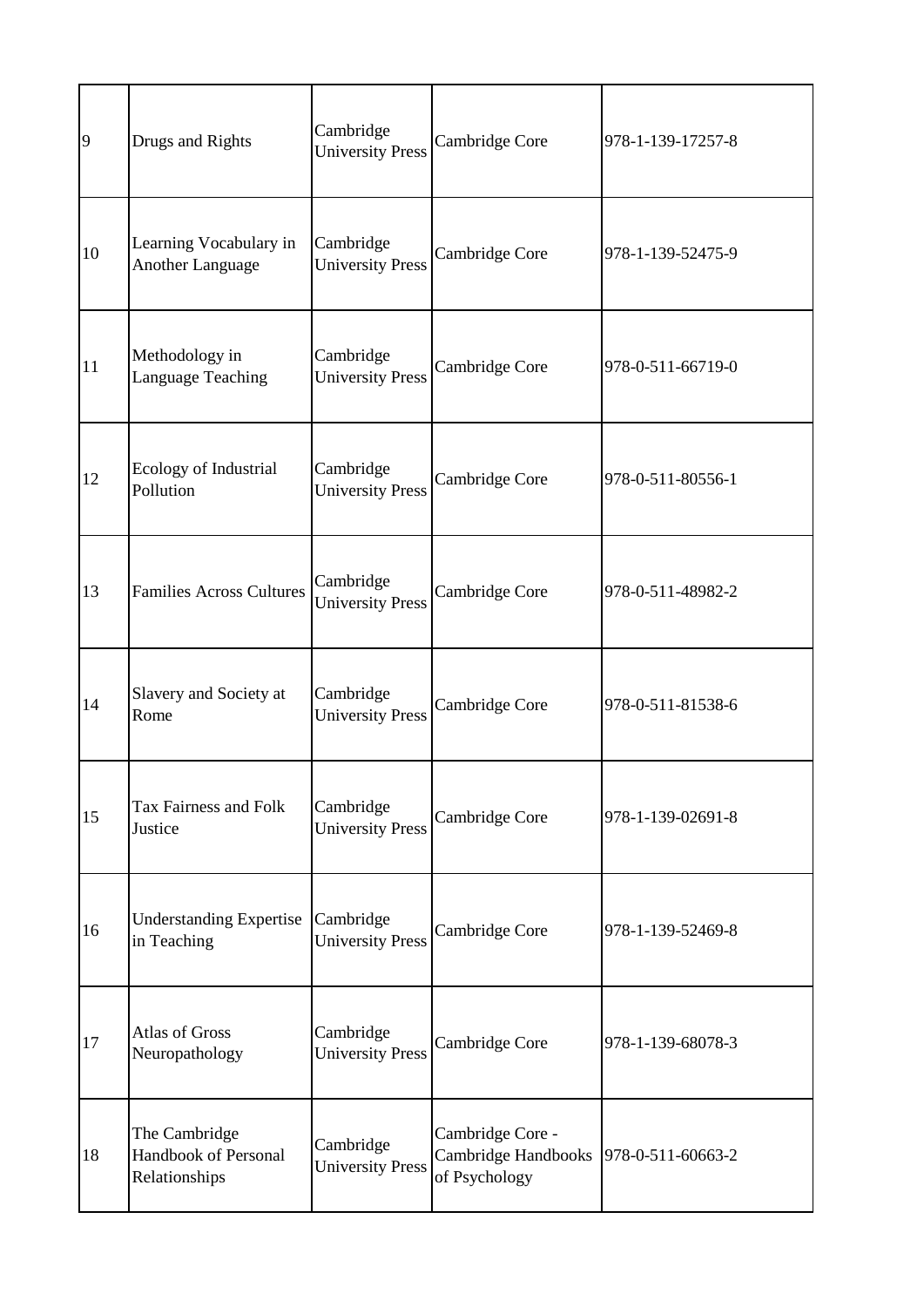| 19 | The Cambridge History<br>of Latin America                                                   | Cambridge<br><b>University Press</b>    | Cambridge Core -<br>Cambridge Histories -<br><b>American History</b> | 978-1-139-05524-6 |
|----|---------------------------------------------------------------------------------------------|-----------------------------------------|----------------------------------------------------------------------|-------------------|
| 20 | Cavernous<br>Malformations of the<br>Nervous System                                         | Cambridge<br><b>University Press</b>    | Cambridge Core                                                       | 978-1-139-00363-6 |
| 21 | Cheating, Corruption,<br>and Concealment                                                    | Cambridge<br><b>University Press</b>    | Cambridge Core                                                       | 978-1-316-22560-8 |
| 22 | China at the Beginning<br>of the 21st Century                                               | Jagiellonian<br><b>University Press</b> | Cambridge Core                                                       | 978-83-233-8930-9 |
| 23 | Common Pitfalls in<br>Multiple Sclerosis and<br><b>CNS</b> Demyelinating<br><b>Diseases</b> | Cambridge<br><b>University Press</b>    | Cambridge Core                                                       | 978-1-107-28194-3 |
| 24 | Cooperative Breeding in<br>Vertebrates                                                      | Cambridge<br><b>University Press</b>    | Cambridge Core                                                       | 978-1-107-33835-7 |
| 25 | Environmental Protection Cambridge<br>and Human Rights                                      | <b>University Press</b>                 | Cambridge Core                                                       | 978-0-511-97457-1 |
| 26 | Fundamentals of Electro- Cambridge<br><b>Optic Systems Design</b>                           | <b>University Press</b>                 | Cambridge Core                                                       | 978-1-139-10885-0 |
| 27 | Language Lateralization<br>and Psychosis                                                    | Cambridge<br><b>University Press</b>    | Cambridge Core                                                       | 978-0-511-57674-4 |
| 28 | The Legacy of Pierre<br>Bourdieu                                                            | <b>Anthem Press</b>                     | Cambridge Core                                                       | 978-0-85728-927-8 |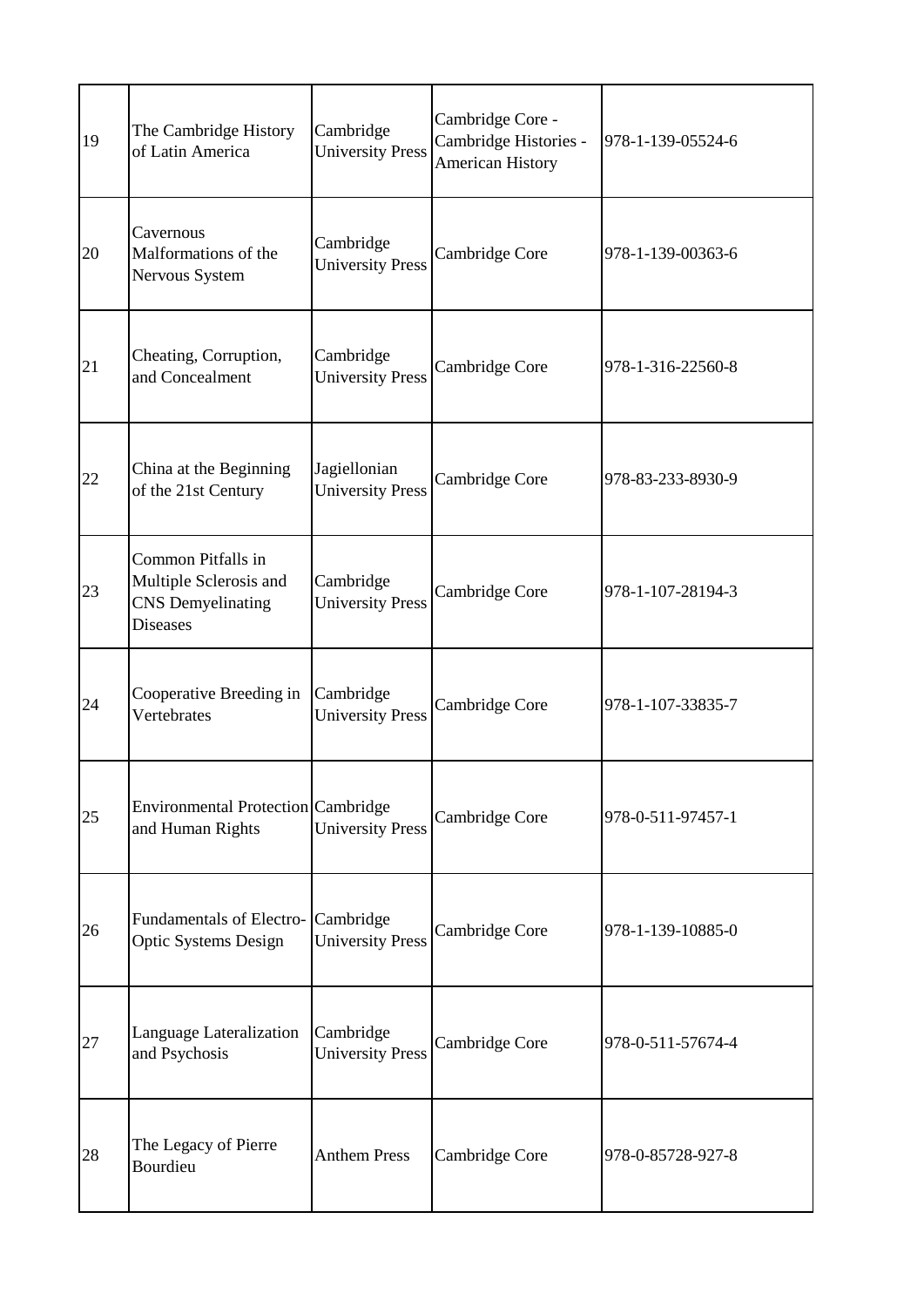| 29 | The Legalization of<br>Drugs                                         | Cambridge<br><b>University Press</b> | Cambridge Core | 978-0-511-61484-2 |
|----|----------------------------------------------------------------------|--------------------------------------|----------------|-------------------|
| 30 | <b>Lessons from Good</b><br>Language Learners                        | Cambridge<br><b>University Press</b> | Cambridge Core | 978-0-511-49766-7 |
| 31 | <b>Modern Soft Tissue</b><br>Pathology                               | Cambridge<br><b>University Press</b> | Cambridge Core | 978-1-107-70750-4 |
| 32 | Non-Neoplastic<br><b>Pulmonary Pathology</b>                         | Cambridge<br><b>University Press</b> | Cambridge Core | 978-1-107-44507-9 |
| 33 | <b>Overcoming Learning</b><br><b>Disabilities</b>                    | Cambridge<br><b>University Press</b> | Cambridge Core | 978-1-139-01279-9 |
| 34 | Positive Approaches to<br><b>Optimal Relationship</b><br>Development | Cambridge<br><b>University Press</b> | Cambridge Core | 978-1-316-21265-3 |
| 35 | Poverty and the<br><b>International Economic</b><br>Legal System     | Cambridge<br><b>University Press</b> | Cambridge Core | 978-1-139-50709-7 |
| 36 | Reading Fiction with<br>Lucian                                       | Cambridge<br><b>University Press</b> | Cambridge Core | 978-1-139-94159-4 |
| 37 | Real-Time Software<br>Design for Embedded<br>Systems                 | Cambridge<br><b>University Press</b> | Cambridge Core | 978-1-139-64453-2 |
| 38 | The Spirit of Luc<br><b>Boltanski</b>                                | <b>Anthem Press</b>                  | Cambridge Core | 978-1-78308-297-1 |